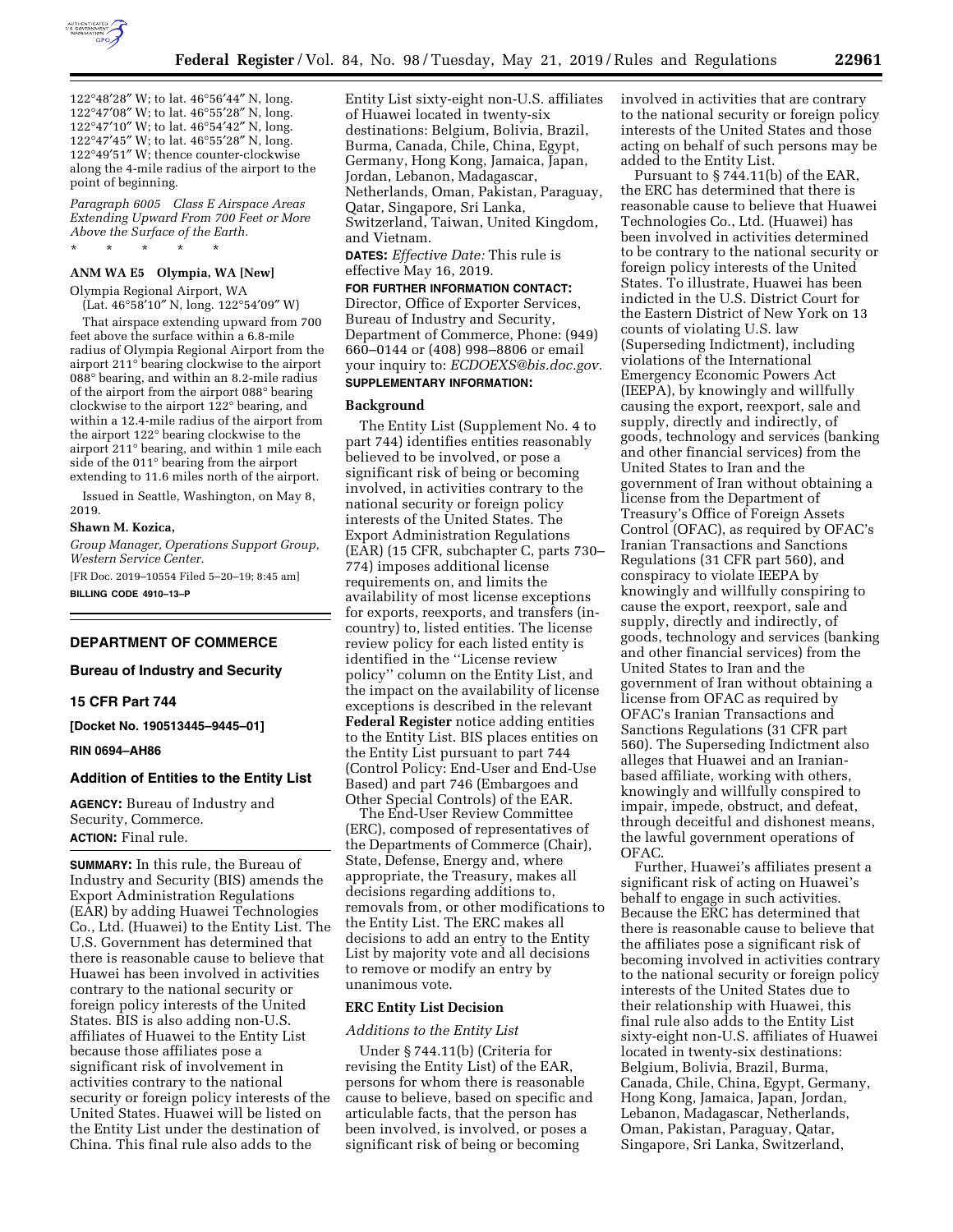Taiwan, United Kingdom, and Vietnam. Without the imposition of a license requirement as to these affiliated companies, there is reasonable cause to believe that Huawei would seek to use these entities to evade the restrictions imposed by its addition to the Entity List. As set forth in the Superseding Indictment filed in the Eastern District of New York, Huawei participated along with certain affiliates in the alleged criminal violations of U.S. law, including one or more non-U.S. affiliates. The Superseding Indictment also alleges that Huawei and affiliates acting on Huawei's behalf engaged in a series of deceptive and obstructive acts designed to evade U.S. law and to avoid detection by U.S. law enforcement.

In light of the foregoing, Huawei and sixty-eight non-U.S. affiliates of Huawei raise sufficient concern that prior review of exports, reexports, or transfers (in-country) of items subject to the EAR involving these entities, and the possible imposition of license conditions or license denials on shipments to these entities, will enhance BIS's ability to prevent activities contrary to the national security or foreign policy interests of the United States.

For all of the entities added to the Entity List in this final rule, unless authorized by the *Savings Clause* in this final rule, BIS imposes a license requirement for all items subject to the EAR and a license review policy of presumption of denial. Similarly, no license exceptions are available for exports, reexports, or transfers (incountry) to the persons being added to the Entity List in this rule except as allowed in the *Savings Clause* in this final rule.

This final rule adds the following entity to the Entity List:

### **China**

(1) *Huawei Technologies Co., Ltd. (Huawei),* Bantian Huawei Base, Longgang District, Shenzhen, 518129, China.

This final rule also adds the following sixty-eight non-U.S. affiliates of the entry above to the Entity List:

### **Belgium**

(1) *Huawei Technologies Research & Development Belgium NV,* Belgium.

### **Bolivia**

(1) *Huawei Technologies (Bolivia) S.R.L.,* La Paz, Bolivia.

# **Brazil**

(1) *Huawei do Brasil Telecomunicaco˜ es Ltda,* Sao Paulo, Brazil.

# **Burma**

(1) *Huawei Technologies (Yangon) Co., Ltd.,* Yangon, Burma.

#### **Canada**

(1) *Huawei Technologies Canada Co., Ltd.,* Markham, ON, Canada.

## **Chile**

(1) *Huawei Chile S.A.,* Santiago, Chile.

# **China**

(1) *Beijing Huawei Digital Technologies Co., Ltd.,* Beijing, China;

(2) *Chengdu Huawei High-Tech Investment Co., Ltd.,* Chengdu, Sichuan, China;

(3) *Chengdu Huawei Technologies Co., Ltd.,* Chengdu, Sichuan, China;

(4) *Dongguan Huawei Service Co.,* 

*Ltd.,* Dongguan, Guangdong, China; (5) *Dongguan Lvyuan Industry* 

- *Investment Co., Ltd.,* Dongguan, Guangdong, China;
- (6) *Gui'an New District Huawei*
- *Investment Co., Ltd.,* Guiyang, Guizhou, China;
- (7) *Hangzhou Huawei Digital Technology Co., Ltd.,* Hangzhou,

Zhejiang, China;

- (8) *HiSilicon Optoelectronics Co., Ltd.,* Wuhan, Hubei, China;
- (9) *HiSilicon Technologies Co., Ltd (HiSilicon),* Bantian Longgang District, Shenzhen, 518129, China.
- (10) *HiSilicon Tech (Suzhou) Co., Ltd.,* Suzhou, Jiangsu, China;
- (11) *Huawei Device Co., Ltd.,*  Dongguan, Guangdong, China;
- (12) *Huawei Device (Dongguan) Co.,*
- *Ltd.,* Dongguan, Guangdong, China; (13) *Huawei Device (Shenzhen) Co.,*
- *Ltd.,* Shenzhen, Guangdong, China; (14) *Huawei Digital Technologies (Suzhou) Co., Ltd.,* Suzhou, Jiangsu,
- China;
- (15) *Huawei Machine Co., Ltd.,*  Dongguan, Guangdong, China;

(16) *Huawei Software Technologies Co., Ltd.,* Nanjing, Jiangsu, China;

- (17) *Huawei Technical Service Co., Ltd.,* China;
- (18) *Huawei Technologies Service Co., Ltd.,* Langfang, Hebei, China;
- (19) *Huawei Training (Dongguan) Co., Ltd.,* Dongguan, Guangdong, China;
- (20) *Huayi Internet Information Service Co., Ltd.,* Shenzhen, Guangdong, China;
- (21) *North Huawei Communication Technology Co., Ltd.,* Beijing, China;
- (22) *Shanghai Haisi Technology Co., Ltd.,* Shanghai, China;
- (23) *Shanghai Huawei Technologies Co. Ltd.,* Shanghai, China;
- (24) *Shanghai Mossel Trade Co., Ltd.,*  Shanghai, China;

(25) *Shenzhen Huawei Technical Services Co., Ltd.,* Shenzhen, Guangdong, China;

(26) *Shenzhen Huawei Terminal Commercial Co., Ltd.,* Shenzhen, Guangdong, China;

(27) *Shenzhen Huawei Training School Co., Ltd.,* Shenzhen, Guangdong, China;

- (28) *Shenzhen Huayi Loan Small Loan Co., Ltd.,* Shenzhen, Guangdong, China;
- (29) *Shenzhen Legrit Technology Co., Ltd.,* Shenzhen, Guangdong, China;
- (30) *Shenzhen Smartcom Business Co., Ltd.,* Shenzhen, Guangdong, China;
- (31) *Suzhou Huawei Investment Co., Ltd.,* Suzhou, Jiangsu, China;
- (32) *Wuhan Huawei Investment Co., Ltd.,* Wuhan, Hubei, China;
- (33) *Xi'an Huawei Technologies Co.,*
- *Ltd.,* Xi'an, Shaanxi, China; (34) *Xi'an Ruixin Investment Co., Ltd.,*
- Xi'an, Shaanxi, China; *and*
- (35) *Zhejiang Huawei*

*Communications Technology Co., Ltd.,*  Hangzhou, Zhejiang, China.

# **Egypt**

(1) *Huawei Technology,* Cairo, Egypt.

### **Germany**

(1) *Huawei Technologies Deutschland GmbH,* Germany.

## **Hong Kong**

(1) *Huawei Device (Hong Kong) Co., Limited,* Tsim Sha Tsui, Kowloon, Hong Kong;

- (2) *Huawei International Co., Limited,*  Hong Kong;
- (3) *Huawei Tech. Investment Co., Limited,* Hong Kong;
- (4) *Huawei Technologies Co. Ltd.,*  Tsim Sha Tsui, Kowloon, Hong Kong;
- (5) *Hua Ying Management Co.*
- *Limited,* Tsim Sha Tsui, Kowloon, Hong Kong; *and*
- (6) *Smartcom (Hong Kong) Co., Limited,* Sheung Wan, Hong Kong;

### **Jamaica**

(1) *Huawei Technologies Jamaica Company Limited,* Kingston, Jamaica.

### **Japan**

(1) *Huawei Technologies Japan K.K.,*  Japan.

### **Jordan**

(1) *Huawei Technologies Investment Co. Ltd.,* Amman, Jordan.

### **Lebanon**

(1) *Huawei Technologies Lebanon,*  Beirut, Lebanon.

#### **Madagascar**

(1) *Huawei Technologies Madagascar Sarl,* Antananarivo, Madagascar.

## **Netherlands**

(1) *Huawei Technologies Coo¨peratief U.A.,* Netherlands.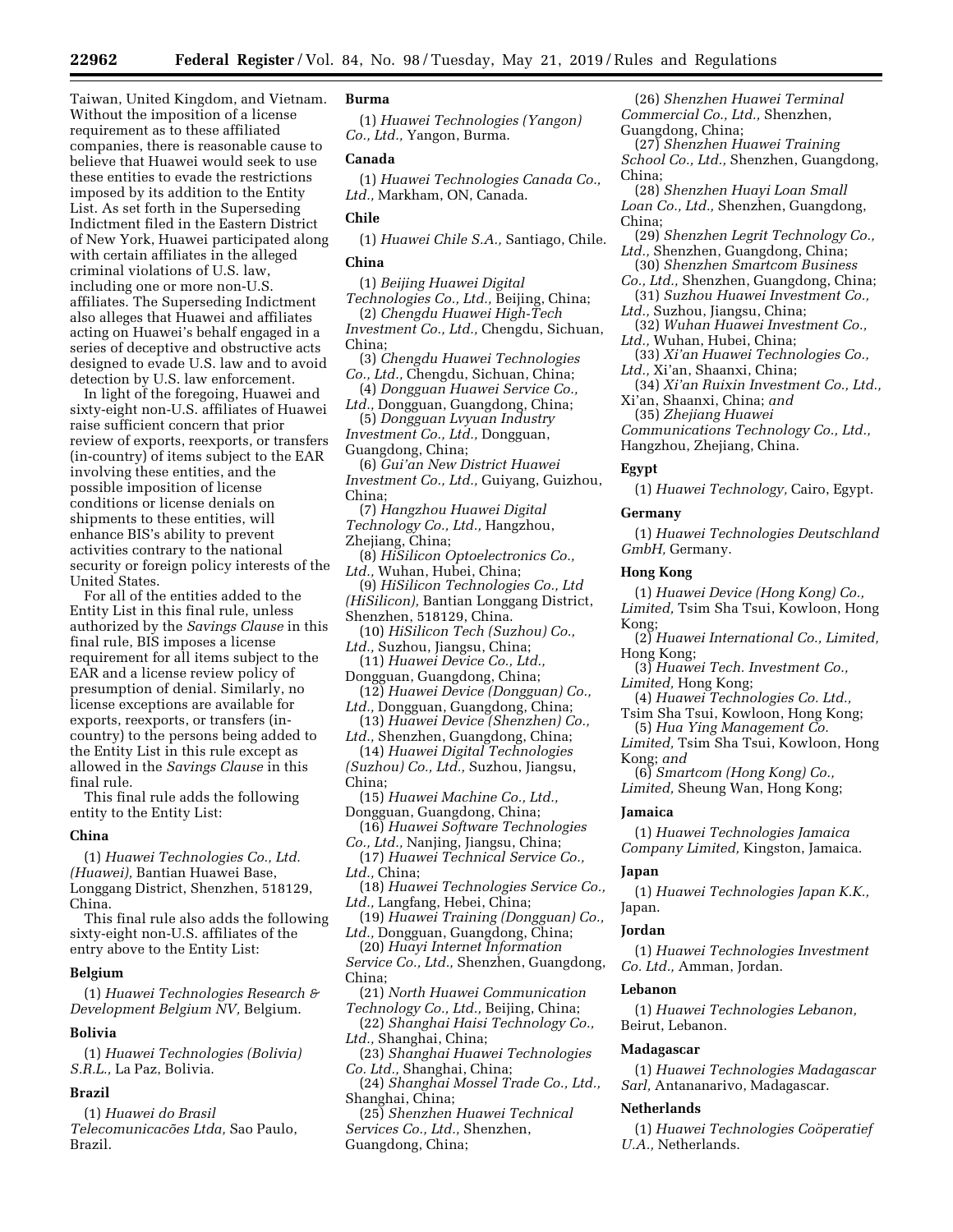## **Oman**

(1) *Huawei Tech Investment Oman LLC,* Muscat, Oman.

## **Pakistan**

(1) *Huawei Technologies Pakistan (Private) Limited,* Islamabad, Pakistan.

#### **Paraguay**

(1) *Huawei Technologies Paraguay S.A.,* Asuncion, Paraguay.

### **Qatar**

(1) *Huawei Tech Investment Limited,*  Doha, Qatar.

#### **Singapore**

(1) *Huawei International Pte. Ltd.,*  Singapore.

#### **Sri Lanka**

(1) *Huawei Technologies Lanka Company (Private) Limited,* Colombo, Sri Lanka.

### **Switzerland**

(1) *Huawei Technologies Switzerland AG,* Liebefeld, Bern, Switzerland.

### **Taiwan**

(1) *Xunwei Technologies Co., Ltd.,*  Taipei, Taiwan.

### **United Kingdom**

(1) *Huawei Global Finance (UK) Limited,* Great Britain;

(2) *Proven Glory,* British Virgin Islands; *and* 

(3) *Proven Honour,* British Virgin Islands.

### **Vietnam**

(1) *Huawei Technologies (Vietnam) Company Limited,* Hanoi, Vietnam; *and*  (2) *Huawei Technology Co. Ltd.,*  Hanoi, Vietnam.

## *Savings Clause*

Shipments of items removed from eligibility for a License Exception or export or reexport without a license (NLR) as a result of this regulatory action that were en route aboard a carrier to a port of export or reexport, on May 16, 2019, pursuant to actual orders for export or reexport to a foreign destination, may proceed to that destination under the previous eligibility for a License Exception or export or reexport without a license (NLR).

#### **Export Control Reform Act of 2018**

On August 13, 2018, the President signed into law the John S. McCain National Defense Authorization Act for Fiscal Year 2019, which included the Export Control Reform Act of 2018 (ECRA) (Title XVII, Subtitle B of Pub. L. 115–232 (132 Stat. 2210); 50 U.S.C. 4801 *et seq.*), which provides the legal basis for BIS's principal authorities and serves as the authority under which BIS issues this rule. As set forth in sec. 1768 of ECRA, all delegations, rules, regulations, orders, determinations, licenses, or other forms of administrative action that have been made, issued, conducted, or allowed to become effective under the Export Administration Act of 1979 (50 U.S.C. 4601 *et seq.*) (as in effect prior to August 13, 2018 and as continued in effect pursuant to the International Emergency Economic Powers Act (50 U.S.C. 1701 *et seq.*) and Executive Order 13222 of August 17, 2001, 3 CFR, 2001 Comp., p. 783 (2002), as amended by Executive Order 13637 of March 8, 2013, 78 FR 16129 (March 13, 2013), and as extended by the Notice of August 8, 2018, 83 FR 39871 (August 13, 2018)), or the Export Administration Regulations, and are in effect as of August 13, 2018, shall continue in effect according to their terms until modified, superseded, set aside, or revoked under the authority of ECRA.

### **Rulemaking Requirements**

1. Executive Orders 13563 and 12866 direct agencies to assess all costs and benefits of available regulatory alternatives and, if regulation is necessary, to select regulatory approaches that maximize net benefits (including potential economic, environmental, public health and safety effects, distributive impacts, and equity). Executive Order 13563 emphasizes the importance of quantifying both costs and benefits, of reducing costs, of harmonizing rules, and of promoting flexibility. This rule has been determined to be not significant for purposes of Executive Order 12866. This rule is not an Executive Order 13771 regulatory action because this rule is not significant under Executive Order 12866.

2. Notwithstanding any other provision of law, no person is required to respond to nor be subject to a penalty for failure to comply with a collection of information, subject to the requirements of the Paperwork Reduction Act of 1995 (44 U.S.C. 3501 *et seq.*) (PRA), unless that collection of information displays a currently valid Office of Management and Budget (OMB) Control Number. This regulation involves collections previously approved by OMB under control number 0694–0088, Simplified Network Application Processing System, which includes, among other things, license applications and carries a burden estimate of 42.5 minutes for a manual or electronic submission. Total burden hours associated with the PRA and OMB control number 0694–0088 are not expected to increase as a result of this rule. You may send comments regarding the collection of information associated with this rule, including suggestions for reducing the burden, to Jasmeet K. Seehra, Office of Management and Budget (OMB), by email to *[Jasmeet](mailto:Jasmeet_K._Seehra@omb.eop.gov)*\_*K.*\_ *[Seehra@omb.eop.gov,](mailto:Jasmeet_K._Seehra@omb.eop.gov) or by fax to* (202) 395–7285.

3. This rule does not contain policies with Federalism implications as that term is defined in Executive Order 13132.

4. Pursuant to sec. 1762 of ECRA, this action is exempt from the Administrative Procedure Act (5 U.S.C. 553) requirements for notice of proposed rulemaking, opportunity for public participation, and delay in effective date.

5. Because a notice of proposed rulemaking and an opportunity for public comment are not required to be given for this rule by 5 U.S.C. 553, or by any other law, the analytical requirements of the Regulatory Flexibility Act, 5 U.S.C. 601, *et seq.,* are not applicable. Accordingly, no regulatory flexibility analysis is required and none has been prepared.

### **List of Subjects in 15 CFR Part 744**

Exports, Reporting and recordkeeping requirements, Terrorism.

Accordingly, part 744 of the Export Administration Regulations (15 CFR parts 730–774) is amended as follows:

### **PART 744—[AMENDED]**

■ 1. The authority citation for 15 CFR part 744 is revised to read as follows:

**Authority:** Pub. L. 115–232, Title XVII, Subtitle B (132 Stat. 2210); 50 U.S.C. 4801 *et seq.;* 50 U.S.C. 1701 *et seq.;* 22 U.S.C. 3201 *et seq.;* 42 U.S.C. 2139a; 22 U.S.C. 7201 *et seq.;* 22 U.S.C. 7210; E.O. 12058, 43 FR 20947, 3 CFR, 1978 Comp., p. 179; E.O. 12851, 58 FR 33181, 3 CFR, 1993 Comp., p. 608; E.O. 12938, 59 FR 59099, 3 CFR, 1994 Comp., p. 950; E.O. 12947, 60 FR 5079, 3 CFR, 1995 Comp., p. 356; E.O. 13026, 61 FR 58767, 3 CFR, 1996 Comp., p. 228; E.O. 13099, 63 FR 45167, 3 CFR, 1998 Comp., p. 208; E.O. 13222, 66 FR 44025, 3 CFR, 2001 Comp., p. 783; E.O. 13224, 66 FR 49079, 3 CFR, 2001 Comp., p. 786; Notice of August 8, 2018, 83 FR 39871 (August 13, 2018); Notice of September 19, 2018, 83 FR 47799 (September 20, 2018). Notice of November 8, 2018, 83 FR 56253 (November 9, 2018); Notice of January 16, 2019, 84 FR 127 (January 18, 2019).

■ 2. Supplement No. 4 to part 744 is amended:

■ a. By adding in alphabetical order a heading for Belgium and one Belgian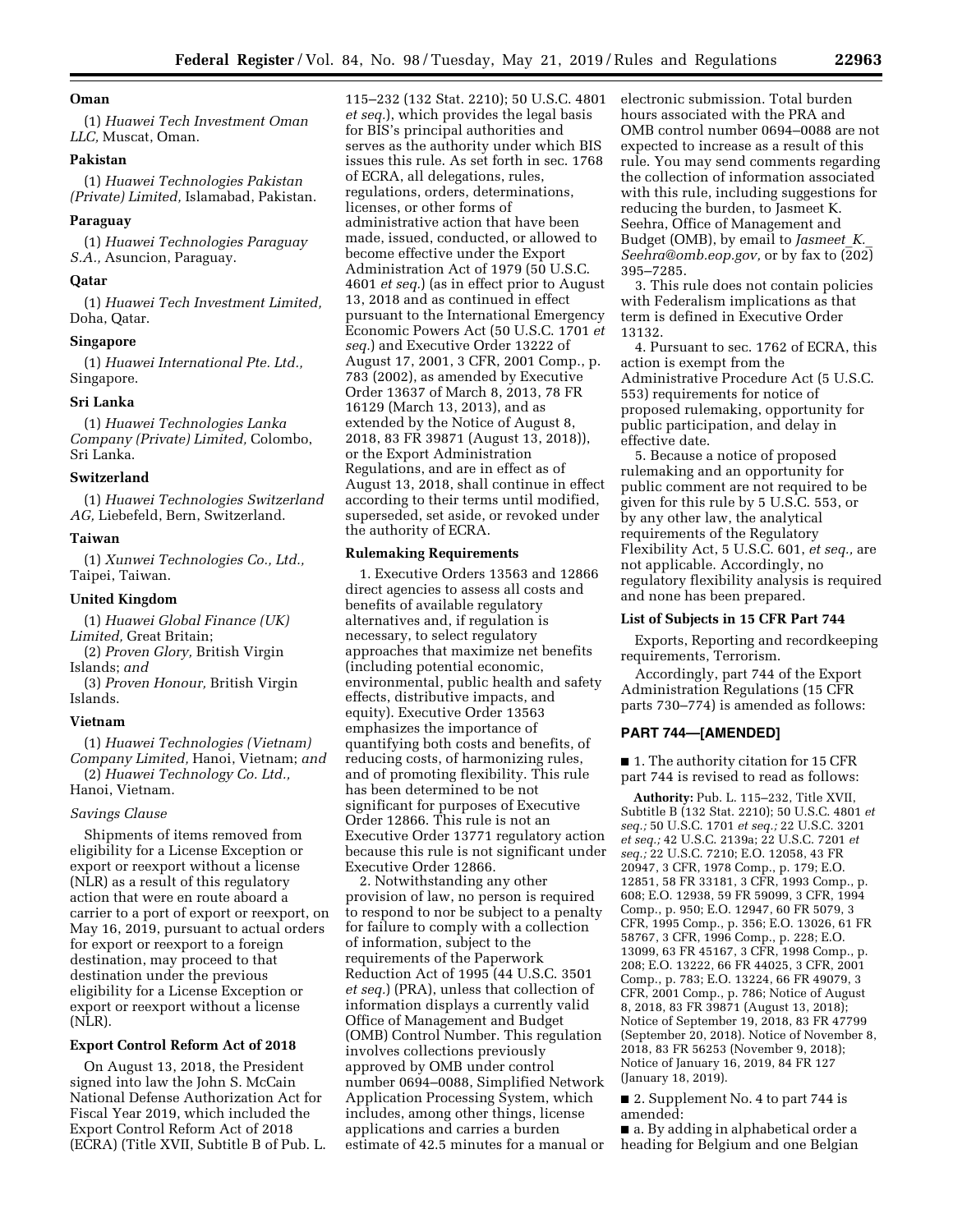entity, ''Huawei Technologies Research & Development Belgium NV''. ■ b. By adding in alphabetical order a

heading for Bolivia and one Bolivian entity, ''Huawei Technologies (Bolivia) S.R.L.''.

■ c. By adding in alphabetical order a heading for Brazil and one Brazilian entity, ''Huawei do Brasil Telecomunicacões Ltda".

■ d. By adding in alphabetical order a heading for Burma and one Burmese entity, ''Huawei Technologies (Yangon) Co., Ltd.''.

■ e. Under Canada, by adding in alphabetical order, one Canadian entity, ''Huawei Technologies Canada Co., Ltd''.

■ f. By adding in alphabetical order a heading for Chile and one Chilean entity, ''Huawei Chile S.A.''.

■ g. Under China, People's Republic of, by adding in alphabetical order, thirtysix Chinese entities: ''Beijing Huawei Digital Technologies Co., Ltd.'', ''Chengdu Huawei High-Tech Investment Co., Ltd.'', ''Chengdu Huawei Technologies Co., Ltd.'', ''Dongguan Huawei Service Co., Ltd.'', ''Dongguan Lvyuan Industry Investment Co., Ltd.'', ''Gui'an New District Huawei Investment Co., Ltd.'', ''Hangzhou Huawei Digital Technology Co., Ltd.'', ''HiSilicon Optoelectronics Co., Ltd.'', ''HiSilicon Technologies Co., Ltd (HiSilicon)'', ''HiSilicon Tech (Suzhou) Co., Ltd.'', ''Huawei Device Co., Ltd.'', ''Huawei Device (Dongguan) Co., Ltd.'', ''Huawei Device (Shenzhen) Co., Ltd.'', ''Huawei Digital Technologies (Suzhou) Co., Ltd.'', ''Huawei Machine Co., Ltd.'', ''Huawei Software Technologies Co., Ltd.'', ''Huawei Technical Service Co., Ltd.'', ''Huawei Technologies Co., Ltd.'', ''Huawei Technologies Service Co., Ltd.'', ''Huawei Training (Dongguan) Co., Ltd.'', ''Huayi internet Information Service Co., Ltd.'', ''North Huawei Communication Technology Co., Ltd.'', ''Shanghai Haisi Technology Co., Ltd.'',

''Shanghai Huawei Technologies Co. Ltd.'', ''Shanghai Mossel Trade Co., Ltd.'', ''Shenzhen Huawei Technical Services Co., Ltd.'', ''Shenzhen Huawei Terminal Commercial Co., Ltd.'', ''Shenzhen Huawei Training School Co., Ltd.'', ''Shenzhen Huayi Loan Small Loan Co., Ltd.'', ''Shenzhen Legrit Technology Co., Ltd.'', ''Shenzhen Smartcom Business Co., Ltd.'', ''Suzhou Huawei Investment Co., Ltd.'', ''Wuhan Huawei Investment Co., Ltd.'', "Xi'an Huawei Technologies Co., Ltd.'', ''Xi'an Ruixin Investment Co., Ltd.'', and ''Zhejiang Huawei Communications Technology Co., Ltd.''.

■ h. Under Egypt, by adding in alphabetical order, one Egyptian entity, ''Huawei Technology''.

■ i. Under Germany, by adding in alphabetical order, one German entity, ''Huawei Technologies Deutschland GmbH''.

■ j. Under Hong Kong, by adding in alphabetical order, six Hong Kong entities, ''Huawei Device (Hong Kong) Co., Limited'', ''Huawei International Co., Limited'', ''Huawei Tech. Investment Co., Limited'', ''Huawei Technologies Co. Ltd.'', ''Hua Ying Management Co. Limited'', and ''Smartcom (Hong Kong) Co., Limited''.

■ k. By adding in alphabetical order a heading for Jamaica and one Jamaican entity, ''Huawei Technologies Jamaica Company Limited''.

■ l. By adding in alphabetical order a heading for Japan and one Japanese entity, ''Huawei Technologies Japan  $K.K.''$ 

■ m. By adding in alphabetical order a heading for Jordan and one Jordanian entity, ''Huawei Technologies Investment Co. Ltd."

■ n. By adding in alphabetical order, under Lebanon, one Lebanese entity, ''Huawei Technologies Lebanon''.

■ o. By adding in alphabetical order a heading for Madagascar and one Malagasy entity, ''Huawei Technologies Madagascar Sarl''.

■ p. Under Netherlands, by adding in alphabetical order, one Dutch entity, "Huawei Technologies Coöperatief U.A.''.

■ q. By adding in alphabetical order a heading for Oman and one Omani entity, ''Huawei Tech Investment Oman LLC''.

■ r. Under Pakistan, by adding in alphabetical order, one Pakistani entity, ''Huawei Technologies Pakistan (Private) Limited''.

■ s. By adding in alphabetical order a heading for Paraguay and one Paraguayan entity, ''Huawei Technologies Paraguay S.A.''.

■ t. By adding in alphabetical order a heading for Qatar and one Qatari entity, ''Huawei Tech Investment Limited''.

■ u. Under Singapore, by adding in alphabetical order, one Singaporean entity, ''Huawei International Pte. Ltd.''.

■ v. By adding in alphabetical order a heading for Sri Lanka and one Sinhalese entity, ''Huawei Technologies Lanka Company (Private) Limited''.

■ w. Under Switzerland, by adding in alphabetical order, one Swiss entity, ''Huawei Technologies Switzerland AG''.

■ x. Under Taiwan, by adding in alphabetical order, one Taiwanese entity, ''Xunwei Technologies Co., Ltd.''

■ y. Under United Kingdom, by adding in alphabetical order, three British entities, ''Huawei Global Finance (UK) Limited'', ''Proven Glory'', and ''Proven Honour''.

■ z. By adding in alphabetical order a heading for Vietnam and two Vietnamese entities, ''Huawei Technologies (Vietnam) Company Limited'' and ''Huawei Technology Co. Ltd.".

The additions read as follows:

\* \* \* \* \*

**Supplement No. 4 to Part 744—Entity List** 

| Country         | Entity                                                               |         | License requirement                                               | License<br>review policy | <b>Federal Register</b><br>citation<br>$\star$ |  |
|-----------------|----------------------------------------------------------------------|---------|-------------------------------------------------------------------|--------------------------|------------------------------------------------|--|
| $\star$         | $\star$                                                              | $\star$ | $\star$                                                           | $\star$<br>$\star$       |                                                |  |
| BELGIUM         | Huawei Technologies Research & Develop-<br>ment Belgium NV, Belgium. |         | For all items subject to the<br>EAR. (See §744.11 of the<br>EAR). | Presumption of denial    | 84 FR [INSERT FR PAGE<br>NUMBER] May 21, 2019. |  |
| $\star$         | $\star$                                                              | $\star$ | $\star$                                                           | $\star$<br>$\star$       | $\star$                                        |  |
| <b>BOLIVIA </b> | Huawei Technologies (Bolivia) S.R.L., La<br>Paz, Bolivia.            |         | For all items subject to the<br>EAR. (See §744.11 of the<br>EAR). | Presumption of denial    | 84 FR IINSERT FR PAGE<br>NUMBER] May 21, 2019. |  |
| <b>BRAZIL</b>   | Huawei do Brasil Telecomunicações Ltda,<br>Sao Paulo, Brazil.        |         | For all items subject to the<br>EAR. (See §744.11 of the<br>EAR). | Presumption of denial    | 84 FR [INSERT FR PAGE<br>NUMBER] May 21, 2019. |  |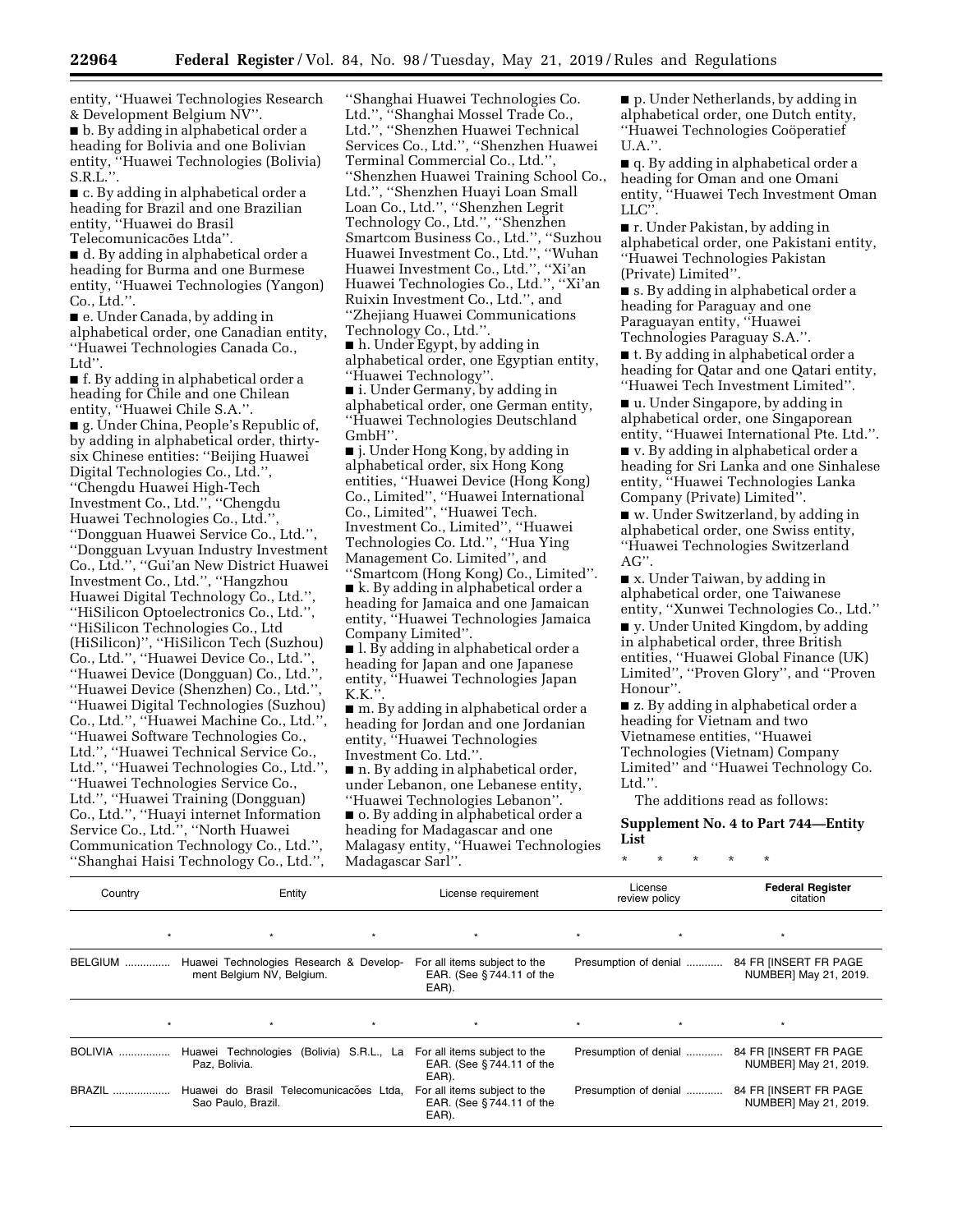|  | 22965 |  |
|--|-------|--|

| Country                         | Entity                                                                                                                                      | License requirement                                                            | License<br>review policy                     | <b>Federal Register</b><br>citation |
|---------------------------------|---------------------------------------------------------------------------------------------------------------------------------------------|--------------------------------------------------------------------------------|----------------------------------------------|-------------------------------------|
|                                 |                                                                                                                                             |                                                                                | $\star$<br>$\star$                           |                                     |
|                                 | BURMA  Huawei Technologies (Yangon) Co., Ltd., For all items subject to the<br>Yangon, Burma.                                               | EAR. (See $§744.11$ of the<br>EAR).                                            | Presumption of denial  84 FR [INSERT FR PAGE | NUMBER] May 21, 2019.               |
| CANADA                          | Huawei Technologies Canada Co., Ltd., For all items subject to the<br>Markham, ON, Canada.                                                  | EAR. (See $§744.11$ of the<br>EAR).<br>$\star$                                 | Presumption of denial  84 FR [INSERT FR PAGE | NUMBER] May 21, 2019.               |
|                                 | CHILE  Huawei Chile S.A., Santiago, Chile.                                                                                                  | For all items subject to the<br>EAR. (See §744.11 of the<br>EAR).              | Presumption of denial  84 FR [INSERT FR PAGE | NUMBER] May 21, 2019.               |
| CHINA, PEOPLE'S<br>REPUBLIC OF. |                                                                                                                                             |                                                                                |                                              |                                     |
|                                 | Beijing Huawei Digital Technologies Co., For all items subject to the<br>Ltd., Beijing, China.                                              | EAR. (See $§744.11$ of the<br>EAR).                                            | Presumption of denial  84 FR [INSERT FR PAGE | NUMBER] May 21, 2019.               |
|                                 | Chengdu Huawei High-Tech Investment Co., For all items subject to the<br>Ltd., Chengdu, Sichuan, China.                                     | EAR. (See $§744.11$ of the<br>EAR).                                            | Presumption of denial  84 FR [INSERT FR PAGE | NUMBER] May 21, 2019.               |
|                                 | Chengdu Huawei Technologies Co., Ltd., For all items subject to the<br>Chengdu, Sichuan, China.                                             | EAR. (See $§744.11$ of the<br>EAR).                                            | Presumption of denial  84 FR [INSERT FR PAGE | NUMBER] May 21, 2019.               |
|                                 | Dongquan Huawei Service Co., Ltd., For all items subject to the<br>Dongguan, Guangdong, China.                                              | EAR. (See §744.11 of the<br>EAR).                                              | Presumption of denial  84 FR [INSERT FR PAGE | NUMBER] May 21, 2019.               |
|                                 | Dongguan Lyyuan Industry Investment Co., For all items subject to the<br>Ltd., Dongguan, Guangdong, China.                                  | EAR. (See $§$ 744.11 of the<br>EAR).                                           | Presumption of denial  84 FR [INSERT FR PAGE | NUMBER] May 21, 2019.               |
|                                 | Gui'an New District Huawei Investment Co., For all items subject to the<br>Ltd., Guiyang, Guizhou, China.                                   | EAR. (See $§744.11$ of the<br>EAR).                                            | Presumption of denial  84 FR [INSERT FR PAGE | NUMBER] May 21, 2019.               |
|                                 | Hangzhou Huawei Digital Technology Co., For all items subject to the<br>Ltd., Hangzhou, Zhejiang, China.                                    | EAR. (See $§$ 744.11 of the<br>EAR).                                           | Presumption of denial  84 FR [INSERT FR PAGE | NUMBER] May 21, 2019.               |
|                                 | HiSilicon Optoelectronics Co., Ltd., Wuhan, For all items subject to the<br>Hubei, China.                                                   | EAR. (See §744.11 of the<br>EAR).                                              | Presumption of denial  84 FR [INSERT FR PAGE | NUMBER] May 21, 2019.               |
|                                 | HiSilicon Technologies Co., Ltd (HiSilicon),<br>Bantian Longgang District, Shenzhen,<br>518129, China.                                      | For all items subject to the<br>EAR. (See §744.11 of the<br>EAR).              | Presumption of denial  84 FR [INSERT FR PAGE | NUMBER] May 21, 2019.               |
|                                 | HiSilicon Tech (Suzhou) Co., Ltd., Suzhou, For all items subject to the<br>Jiangsu, China.                                                  | EAR. (See §744.11 of the<br>EAR).                                              | Presumption of denial  84 FR [INSERT FR PAGE | NUMBER] May 21, 2019.               |
|                                 | Huawei Device Co<br>Ltd.,<br>Guangdong, China.                                                                                              | Dongquan, For all items subject to the<br>EAR. (See $§$ 744.11 of the<br>EAR). | Presumption of denial  84 FR [INSERT FR PAGE | NUMBER] May 21, 2019.               |
|                                 | Huawei Device (Dongguan) Co.,<br>Ltd.,<br>Dongquan, Guangdong, China.                                                                       | For all items subject to the<br>EAR. (See §744.11 of the<br>EAR).              | Presumption of denial  84 FR [INSERT FR PAGE | NUMBER] May 21, 2019.               |
|                                 | Huawei Device (Shenzhen) Co., Ltd., For all items subject to the<br>Shenzhen, Guangdong, China.                                             | EAR. (See §744.11 of the<br>EAR).                                              | Presumption of denial  84 FR [INSERT FR PAGE | NUMBER] May 21, 2019.               |
|                                 | Huawei Digital Technologies (Suzhou) Co., For all items subject to the<br>Ltd., Suzhou, Jiangsu, China.                                     | EAR. (See §744.11 of the<br>EAR).                                              | Presumption of denial  84 FR [INSERT FR PAGE | NUMBER] May 21, 2019.               |
|                                 | Huawei Machine Co., Ltd., Dongguan, For all items subject to the<br>Guangdong, China.                                                       | EAR. (See §744.11 of the<br>EAR).                                              | Presumption of denial  84 FR [INSERT FR PAGE | NUMBER] May 21, 2019.               |
|                                 | Huawei Software Technologies Co., Ltd., For all items subject to the<br>Nanjing, Jiangsu, China.                                            | EAR. (See §744.11 of the<br>EAR).                                              | Presumption of denial  84 FR [INSERT FR PAGE | NUMBER] May 21, 2019.               |
|                                 | Huawei Technologies Co., Ltd., Bantian For all items subject to the<br>Huawei<br>Base,<br>Longgang<br>District,<br>Shenzhen, 518129, China. | EAR. (See §744.11 of the<br>EAR).                                              | Presumption of denial  84 FR [INSERT FR PAGE | NUMBER] May 21, 2019.               |
|                                 | Huawei Technical Service Co., Ltd., China.                                                                                                  | For all items subject to the<br>EAR. (See $§$ 744.11 of the<br>EAR).           | Presumption of denial  84 FR [INSERT FR PAGE | NUMBER] May 21, 2019.               |
|                                 | Huawei Technologies Service Co., Ltd., For all items subject to the<br>Langfang, Hebei, China.                                              | EAR. (See $§$ 744.11 of the<br>EAR).                                           | Presumption of denial  84 FR [INSERT FR PAGE | NUMBER] May 21, 2019.               |
|                                 | Huawei Training (Dongguan) Co., Ltd., For all items subject to the<br>Dongguan, Guangdong, China.                                           | EAR. (See $§$ 744.11 of the<br>EAR).                                           | Presumption of denial  84 FR [INSERT FR PAGE | NUMBER] May 21, 2019.               |
|                                 | Huayi Internet Information Service Co., Ltd., For all items subject to the<br>Shenzhen, Guangdong, China.                                   | EAR. (See $§$ 744.11 of the<br>EAR).                                           | Presumption of denial  84 FR [INSERT FR PAGE | NUMBER] May 21, 2019.               |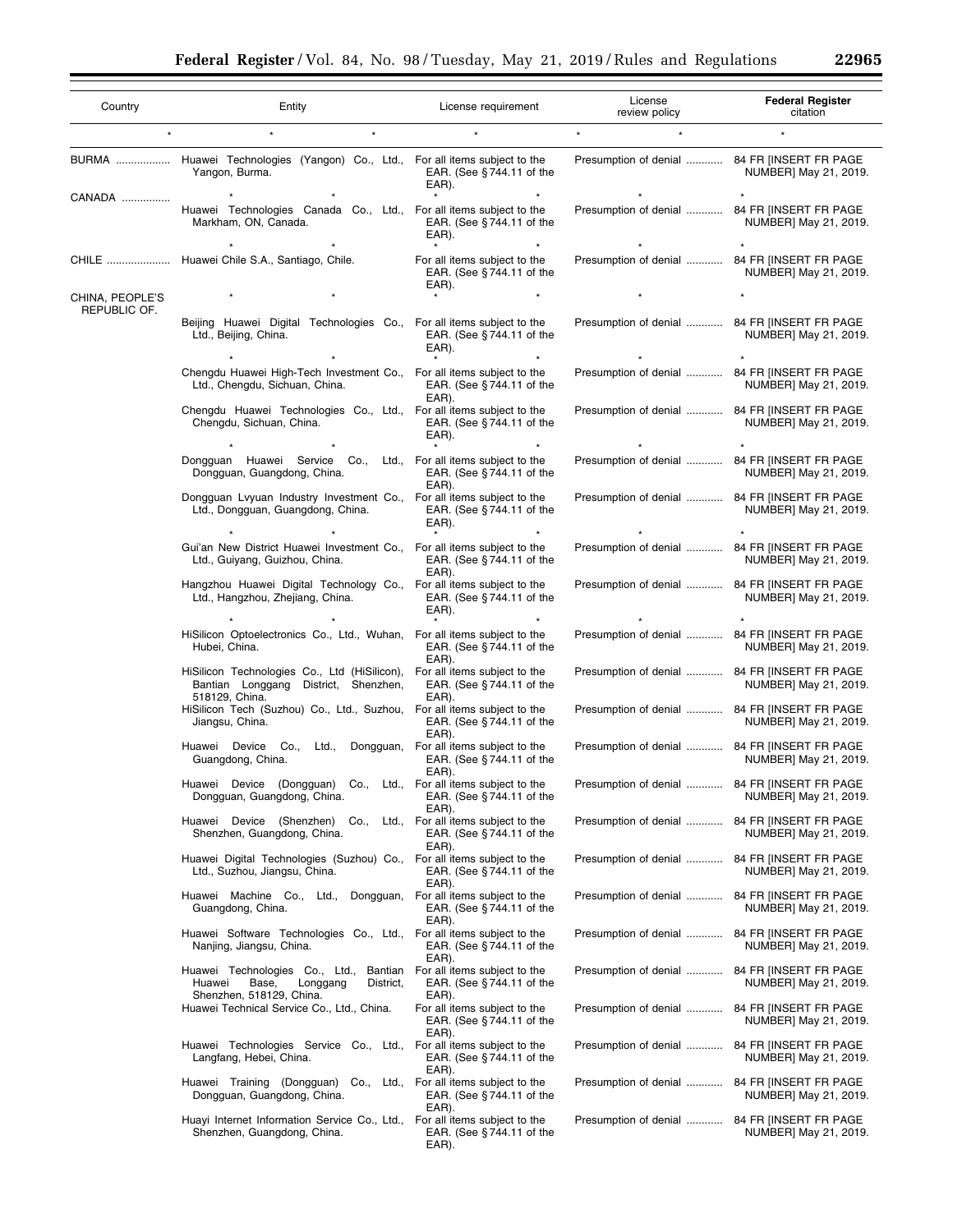$\equiv$ 

Ξ

| Country | Entity                                                                                                               | License requirement                  | License<br>review policy                     | <b>Federal Register</b><br>citation |
|---------|----------------------------------------------------------------------------------------------------------------------|--------------------------------------|----------------------------------------------|-------------------------------------|
|         |                                                                                                                      |                                      |                                              |                                     |
|         | North Huawei Communication Technology For all items subject to the<br>Co., Ltd., Beijing, China.                     | EAR. (See §744.11 of the<br>EAR).    | Presumption of denial  84 FR [INSERT FR PAGE | NUMBER] May 21, 2019.               |
|         |                                                                                                                      |                                      |                                              |                                     |
|         | Shanghai Haisi Technology Co., Ltd., Shang- For all items subject to the<br>hai. China.                              | EAR. (See §744.11 of the<br>EAR).    | Presumption of denial  84 FR [INSERT FR PAGE | NUMBER] May 21, 2019.               |
|         | Shanghai Huawei Technologies Co. Ltd., For all items subject to the<br>Shanghai, China.                              | EAR. (See §744.11 of the<br>EAR).    | Presumption of denial  84 FR [INSERT FR PAGE | NUMBER] May 21, 2019.               |
|         |                                                                                                                      |                                      |                                              |                                     |
|         | Shanghai Mossel Trade Co., Ltd., Shanghai, For all items subject to the<br>China.                                    | EAR. (See §744.11 of the<br>EAR).    | Presumption of denial  84 FR [INSERT FR PAGE | NUMBER] May 21, 2019.               |
|         |                                                                                                                      |                                      |                                              |                                     |
|         | Shenzhen Huawei Technical Services Co., For all items subject to the<br>Ltd., Shenzhen, Guangdong, China.            | EAR. (See §744.11 of the<br>EAR).    | Presumption of denial  84 FR [INSERT FR PAGE | NUMBER] May 21, 2019.               |
|         | Shenzhen Huawei Terminal Commercial Co., For all items subject to the<br>Ltd., Shenzhen, Guangdong, China.           | EAR. (See $§744.11$ of the<br>EAR).  | Presumption of denial  84 FR [INSERT FR PAGE | NUMBER] May 21, 2019.               |
|         | Shenzhen Huawei Training School Co., Ltd., For all items subject to the<br>Shenzhen, Guangdong, China.               | EAR. (See § 744.11 of the<br>EAR).   | Presumption of denial  84 FR [INSERT FR PAGE | NUMBER] May 21, 2019.               |
|         | Shenzhen Huayi Loan Small Loan Co., Ltd., For all items subject to the<br>Shenzhen, Guangdong, China.                | EAR. (See §744.11 of the<br>EAR).    | Presumption of denial  84 FR [INSERT FR PAGE | NUMBER] May 21, 2019.               |
|         | Shenzhen Legrit Technology Co., Ltd., For all items subject to the<br>Shenzhen, Guangdong, China.                    | EAR. (See §744.11 of the<br>EAR).    | Presumption of denial  84 FR [INSERT FR PAGE | NUMBER] May 21, 2019.               |
|         | Shenzhen Smartcom Business Co., Ltd., For all items subject to the<br>Shenzhen, Guangdong, China.                    | EAR. (See § 744.11 of the<br>EAR).   | Presumption of denial  84 FR [INSERT FR PAGE | NUMBER] May 21, 2019.               |
|         |                                                                                                                      |                                      |                                              |                                     |
|         | Suzhou Huawei Investment Co., Ltd., For all items subject to the<br>Suzhou, Jiangsu, China.                          | EAR. (See §744.11 of the<br>EAR).    | Presumption of denial  84 FR [INSERT FR PAGE | NUMBER] May 21, 2019.               |
|         |                                                                                                                      |                                      |                                              |                                     |
|         | Wuhan Huawei Investment Co., Ltd., Wuhan, For all items subject to the<br>Hubei, China.                              | EAR. (See $§$ 744.11 of the<br>EAR). | Presumption of denial  84 FR [INSERT FR PAGE | NUMBER] May 21, 2019.               |
|         | Xi'an Huawei Technologies Co., Ltd., Xi'an, For all items subject to the<br>Shaanxi, China.                          | EAR. (See § 744.11 of the<br>EAR).   | Presumption of denial  84 FR [INSERT FR PAGE | NUMBER] May 21, 2019.               |
|         |                                                                                                                      |                                      |                                              |                                     |
|         | Xi'an Ruixin Investment Co., Ltd., Xi'an, For all items subject to the<br>Shaanxi, China.                            | EAR. (See §744.11 of the<br>EAR).    | Presumption of denial  84 FR [INSERT FR PAGE | NUMBER] May 21, 2019.               |
|         | Zhejiang Huawei Communications Tech- For all items subject to the<br>nology Co., Ltd., Hangzhou, Zhejiang,<br>China. | EAR. (See §744.11 of the<br>EAR).    | Presumption of denial  84 FR [INSERT FR PAGE | NUMBER] May 21, 2019.               |
|         | $\star$                                                                                                              | $\bullet$<br>$\star$                 | ¥                                            |                                     |

| EGYPT          |                 | Huawei Technology, Cairo, Egypt. | $\star$                                                                       |         | $\star$<br>EAR). | $\star$<br>For all items subject to the<br>EAR. (See $§$ 744.11 of the | $\star$<br>Presumption of denial | $\star$<br>84 FR INSERT FR PAGE<br>NUMBER] May 21, 2019. |  |
|----------------|-----------------|----------------------------------|-------------------------------------------------------------------------------|---------|------------------|------------------------------------------------------------------------|----------------------------------|----------------------------------------------------------|--|
| $\star$        |                 |                                  |                                                                               |         |                  |                                                                        |                                  |                                                          |  |
| <b>GERMANY</b> |                 |                                  |                                                                               |         |                  |                                                                        | $\star$                          |                                                          |  |
|                | Germany.        |                                  | Huawei Technologies Deutschland GmbH,                                         |         | EAR).            | For all items subject to the<br>EAR. (See $§744.11$ of the             | Presumption of denial            | 84 FR IINSERT FR PAGE<br>NUMBER] May 21, 2019.           |  |
|                |                 |                                  |                                                                               |         |                  | $\star$                                                                | $\star$                          |                                                          |  |
| $\star$        |                 |                                  |                                                                               | $\star$ |                  |                                                                        |                                  |                                                          |  |
| HONG KONG      |                 | $\star$                          | $\star$                                                                       |         | $\star$          | $\star$                                                                | $\star$                          | $\star$                                                  |  |
|                |                 |                                  | Huawei Device (Hong Kong) Co., Limited,<br>Tsim Sha Tsui, Kowloon, Hong Kong. |         | EAR).            | For all items subject to the<br>EAR. (See $§744.11$ of the             | Presumption of denial            | 84 FR INSERT FR PAGE<br>NUMBER] May 21, 2019.            |  |
|                | Huawei<br>Kong. |                                  | International Co., Limited, Hong                                              |         | EAR).            | For all items subject to the<br>EAR. (See $§744.11$ of the             | Presumption of denial            | 84 FR IINSERT FR PAGE<br>NUMBER] May 21, 2019.           |  |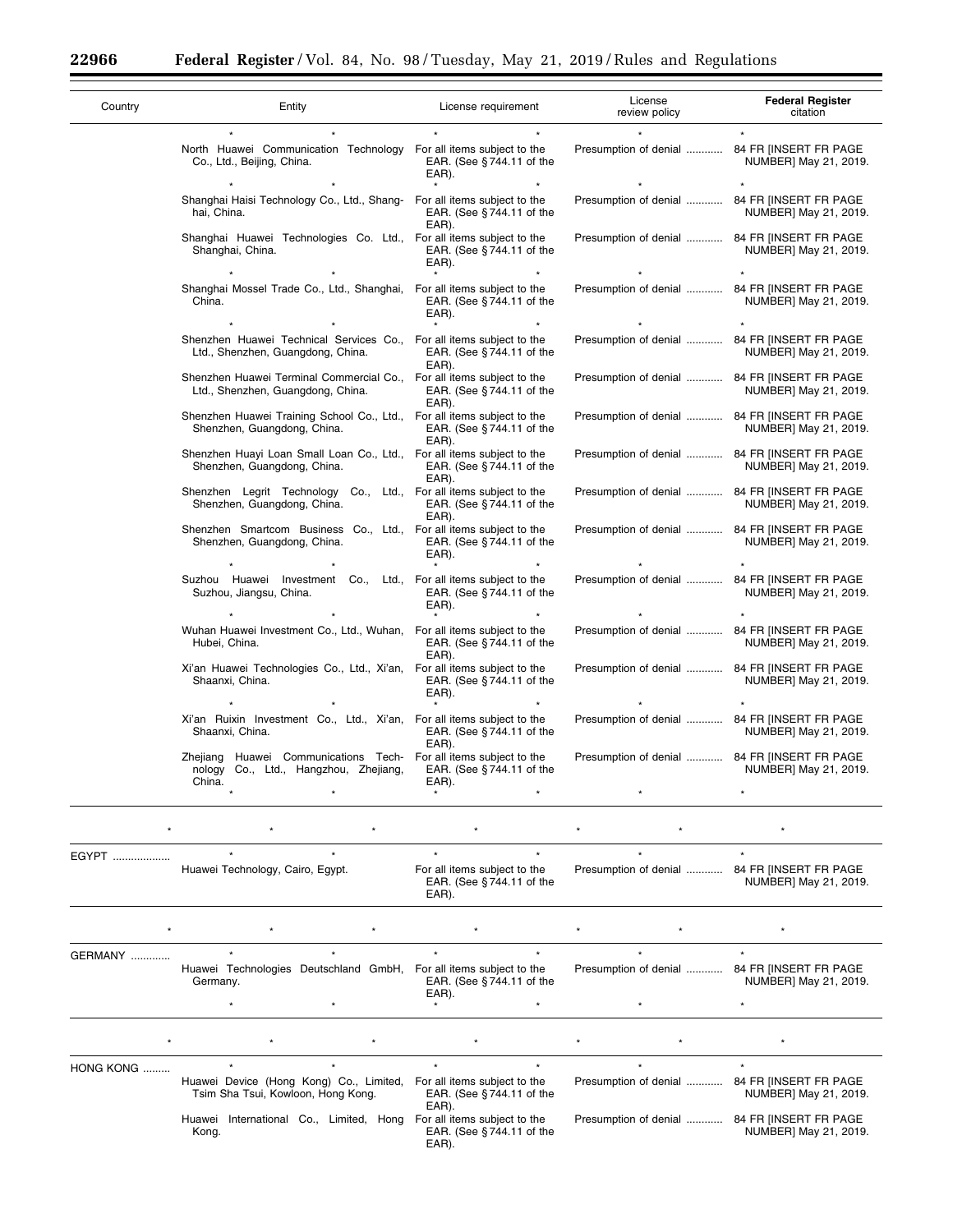| 296<br>л |  |
|----------|--|
|----------|--|

۰

| Country     | Entity                                                                                                     | License requirement                                                                               | License<br>review policy                     | <b>Federal Register</b><br>citation                       |
|-------------|------------------------------------------------------------------------------------------------------------|---------------------------------------------------------------------------------------------------|----------------------------------------------|-----------------------------------------------------------|
|             | Huawei Tech. Investment Co., Limited, Hong For all items subject to the<br>Kong.                           | EAR. (See $§744.11$ of the<br>EAR).                                                               | Presumption of denial  84 FR [INSERT FR PAGE | NUMBER] May 21, 2019.                                     |
|             | Huawei Technologies Co. Ltd., Tsim Sha For all items subject to the<br>Tsui, Kowloon, Hong Kong.           | EAR. (See §744.11 of the<br>EAR).                                                                 | Presumption of denial  84 FR [INSERT FR PAGE | NUMBER] May 21, 2019.                                     |
|             | Hua Ying Management Co. Limited, Tsim For all items subject to the<br>Sha Tsui, Kowloon, Hong Kong.        | EAR. (See §744.11 of the<br>EAR).                                                                 | Presumption of denial  84 FR [INSERT FR PAGE | NUMBER] May 21, 2019.                                     |
|             | Smartcom (Hong Kong) Co., Limited, Sheung  For all items subject to the<br>Wan, Hong Kong.<br>$\star$      | EAR. (See §744.11 of the<br>EAR).                                                                 | Presumption of denial                        | 84 FR [INSERT FR PAGE<br>NUMBER] May 21, 2019.<br>$\star$ |
|             |                                                                                                            |                                                                                                   |                                              |                                                           |
|             | JAMAICA  Huawei Technologies Jamaica Company<br>Limited, Kingston, Jamaica.                                | For all items subject to the<br>EAR. (See §744.11 of the                                          | Presumption of denial  84 FR [INSERT FR PAGE | NUMBER] May 21, 2019.                                     |
|             | JAPAN  Huawei Technologies Japan K.K., Japan.                                                              | EAR).<br>For all items subject to the<br>EAR. (See §744.11 of the                                 | Presumption of denial  84 FR [INSERT FR PAGE | NUMBER] May 21, 2019.                                     |
|             | JORDAN  Huawei Technologies Investment Co. Ltd.,<br>Amman. Jordan.                                         | EAR).<br>For all items subject to the<br>EAR. (See §744.11 of the<br>EAR).                        | Presumption of denial  84 FR [INSERT FR PAGE | NUMBER] May 21, 2019.                                     |
|             |                                                                                                            |                                                                                                   |                                              |                                                           |
| LEBANON     | Huawei Technologies Lebanon, Beirut, Leb- For all items subject to the<br>anon.                            | EAR. (See §744.11 of the<br>EAR).                                                                 | Presumption of denial  84 FR [INSERT FR PAGE | NUMBER] May 21, 2019.                                     |
|             | MADAGASCAR  Huawei Technologies Madagascar Sarl, For all items subject to the<br>Antananarivo, Madagascar. | EAR. (See §744.11 of the<br>EAR).                                                                 | Presumption of denial  84 FR [INSERT FR PAGE | NUMBER] May 21, 2019.                                     |
|             |                                                                                                            |                                                                                                   |                                              |                                                           |
| NETHERLANDS | Huawei Technologies<br>Netherlands.                                                                        | $\star$<br>Cooperatief U.A., For all items subject to the<br>EAR. (See $§$ 744.11 of the<br>EAR). | Presumption of denial                        | 84 FR IINSERT FR PAGE<br>NUMBER] May 21, 2019.            |
|             |                                                                                                            |                                                                                                   |                                              |                                                           |
|             | OMAN  Huawei Tech Investment Oman LLC, For all items subject to the<br>Muscat, Oman.                       | EAR. (See $\S 744.11$ of the<br>EAR).                                                             | Presumption of denial  84 FR [INSERT FR PAGE | NUMBER] May 21, 2019.                                     |
| PAKISTAN    | Huawei Technologies Pakistan (Private) Lim- For all items subject to the<br>ited, Islamabad, Pakistan.     | EAR. (See §744.11 of the<br>EAR).                                                                 | Presumption of denial                        | 84 FR [INSERT FR PAGE<br>NUMBER] May 21, 2019.            |
|             |                                                                                                            |                                                                                                   |                                              |                                                           |
|             | PARAGUAY  Huawei Technologies Paraguay S.A., Asun- For all items subject to the<br>cion, Paraguay.         | EAR. (See §744.11 of the<br>EAR).                                                                 | Presumption of denial  84 FR [INSERT FR PAGE | NUMBER] May 21, 2019.                                     |
|             |                                                                                                            |                                                                                                   |                                              |                                                           |
|             | QATAR  Huawei Tech Investment Limited, Doha, For all items subject to the<br>Qatar.                        | EAR. (See §744.11 of the<br>EAR).                                                                 | Presumption of denial  84 FR [INSERT FR PAGE | NUMBER] May 21, 2019.                                     |
|             |                                                                                                            |                                                                                                   |                                              |                                                           |
| SINGAPORE   | Huawei International Pte. Ltd., Singapore.                                                                 | For all items subject to the<br>EAR. (See §744.11 of the<br>EAR).                                 | Presumption of denial  84 FR [INSERT FR PAGE | NUMBER] May 21, 2019.                                     |